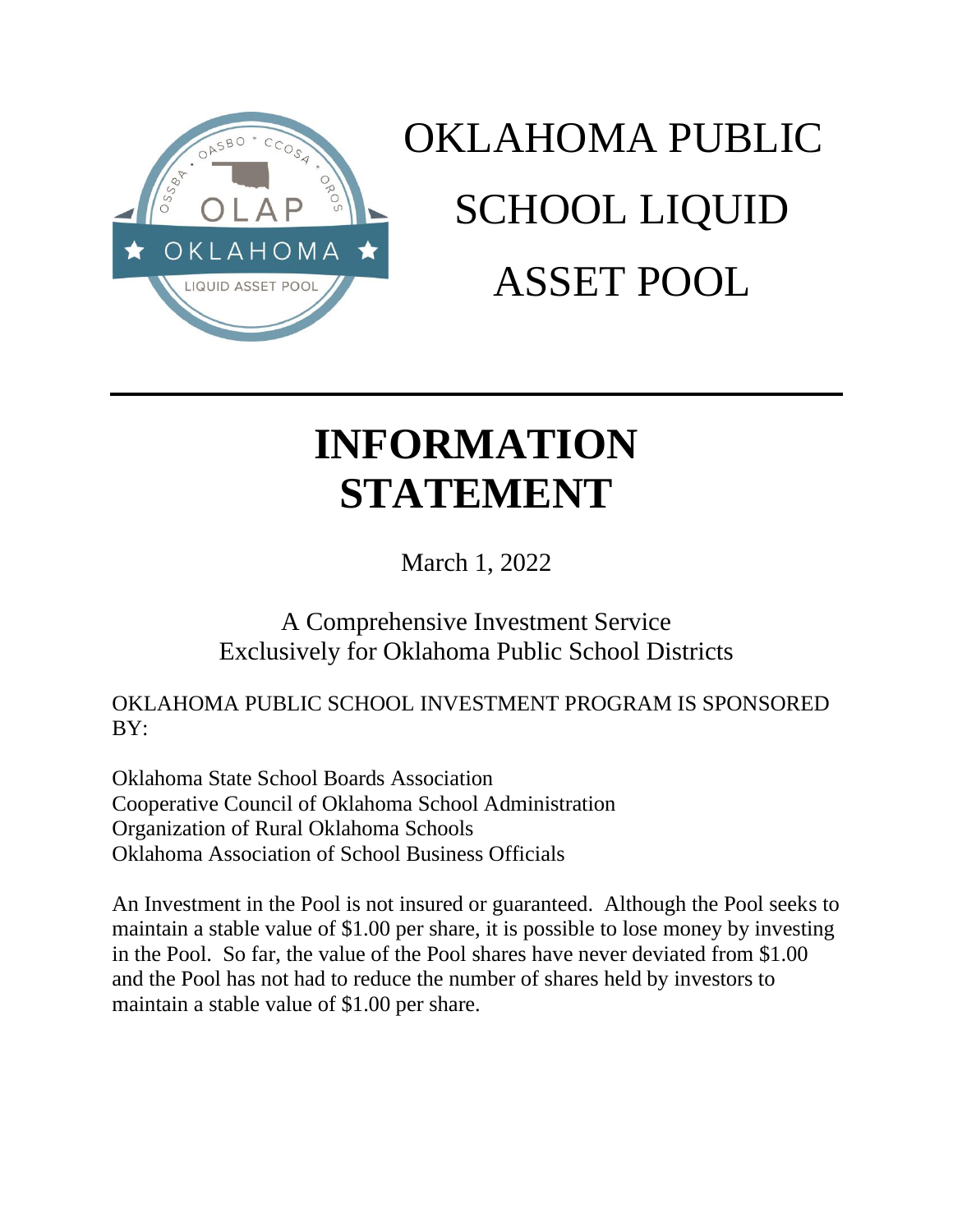This Information Statement provides detailed information about the investment objectives, organization, structure and operations of the Oklahoma Public School Investment Interlocal (the "Interlocal") and its investment opportunities. Prospective investors should read it carefully before investing and retain it for future reference. In addition, prospective investors should read the Interlocal Cooperative Agreement creating the Interlocal and the Investment Policies of the Interlocal (the Interlocal Cooperative Agreement and the Investment Policies of the Interlocal shall constitute the "Governing Documents" of the Interlocal). This Information Statement is qualified in its entirety by the Governing Documents, and if there is any conflict between this Information Statement and the Governing Documents, the Governing Documents prevail.

No person or entity has been authorized to give any information or to make any representations other than those contained in this Information Statement, and, if given or made, such information or representations must not be relied upon as having been authorized by the Interlocal, its board of Directors or agents.

The date of this Information Statement is March 1, 2022.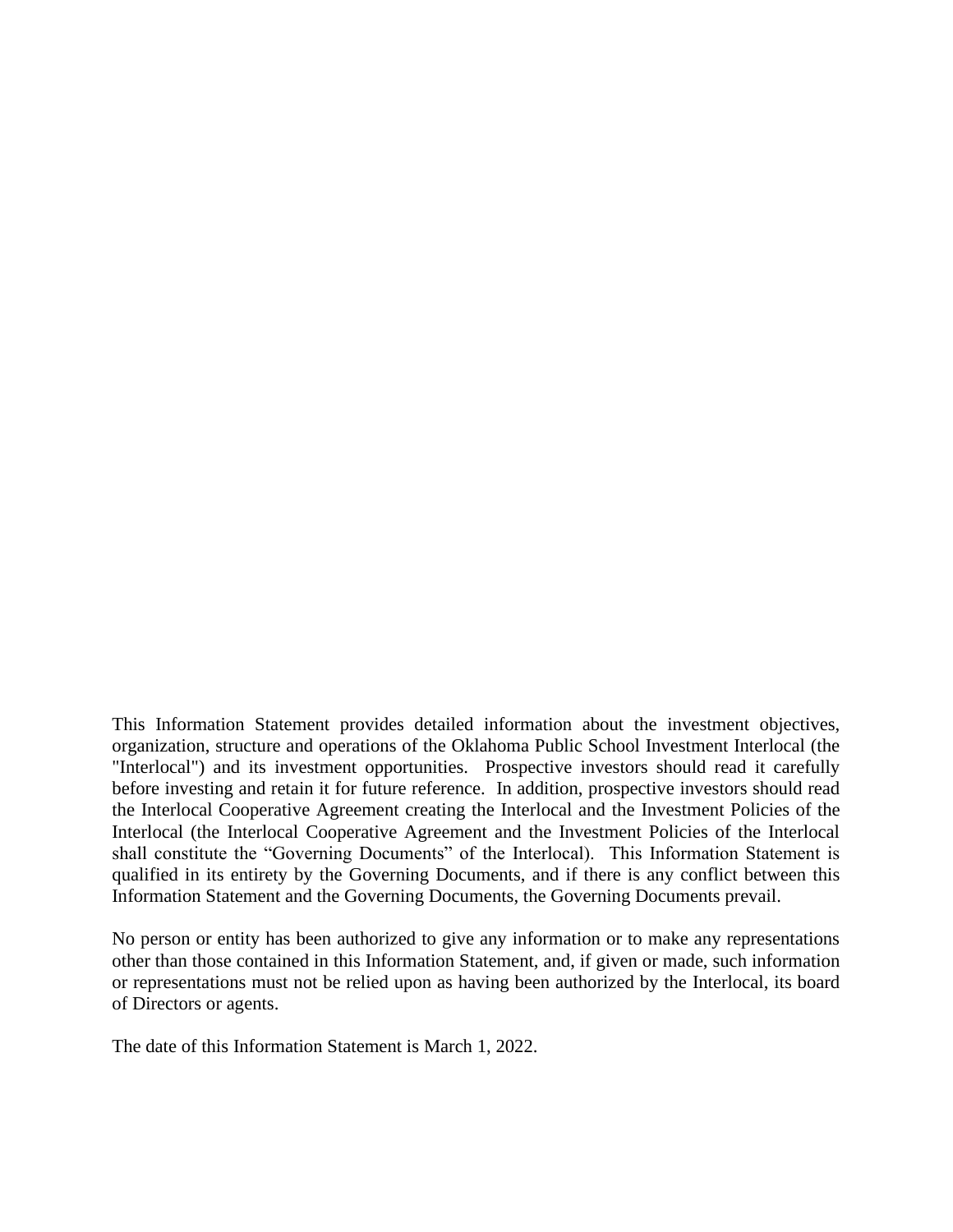## **TABLE OF CONTENTS**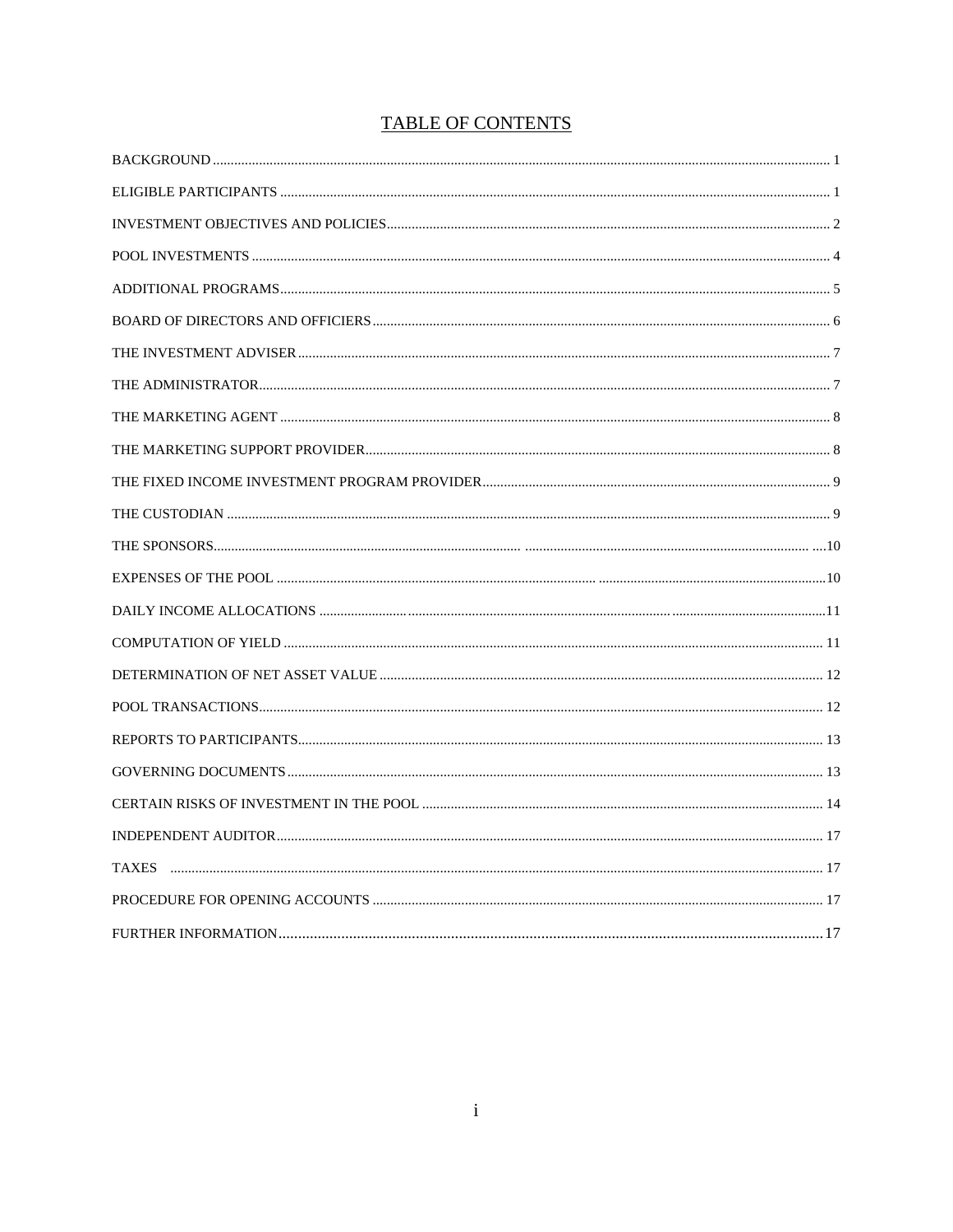#### **BACKGROUND**

The Oklahoma Public School Liquid Asset Pool (the "Pool") is a program created by the Oklahoma Public School Investment Interlocal, an interlocal cooperative organized and existing under the laws of the State of Oklahoma. The Interlocal was established for the purpose of allowing Oklahoma school districts to pool their investment funds to obtain competitive interest rates, while maintaining liquidity, preserving capital and complying with Oklahoma law governing investment of school funds. The Interlocal was established on July 25, 1996, by the approval of the Board of Education of the State of Oklahoma of the Interlocal Cooperative Agreement (the "Interlocal Agreement").

The Program is sponsored by: **Oklahoma State School Boards Association Cooperative Council of Oklahoma School Administration Organization of Rural Oklahoma Schools Oklahoma Association of School Business Officials**

The address of the Interlocal is 2801 N. Lincoln Boulevard, Oklahoma City, OK 73105.

To receive specific information about the Interlocal and its Board of Directors, write to: Oklahoma Public School Liquid Asset Pool, 2801 North Lincoln Blvd., Oklahoma City, OK 73105.

FOR INFORMATION REGARDING THE RISKS OF INVESTING IN THE PROGRAM, SEE "CERTAIN RISKS OF INVESTMENT IN THE INTERLOCAL" ON PAGES 14 TO 17 OF THIS INFORMATION STATEMENT.

#### **ELIGIBLE PARTICIPANTS**

All Oklahoma school districts shall be eligible to become members of the Interlocal and participate in its programs. In addition, the Interlocal may accept funds: (1) held by a trustee bank from the issuance of bonds, notes or other evidences of indebtedness by a public trust on behalf of a school district, and subject to the terms of a Bond Indenture and other related documents thereto; (2) held by insurance companies/associations/trusts formed for the specific purpose of providing insurance/risk management services for Oklahoma school districts through the offices/sponsorship of the Oklahoma State School Boards Association, the Cooperative Council of Oklahoma School Administrators, or the Association of Organization of Rural Oklahoma Schools and which, in the performance of providing such insurance protection/risk management services for school districts, are maintaining funds received from participating school districts through the payment of premiums/contributions; and (3) held on behalf of school districts in the Oklahoma State School Boards Association's Unemployment Compensation Fund. The Board of Directors (the "Board") shall have authority to approve the participation of eligible participants upon such participants taking the actions required under the Governing Documents.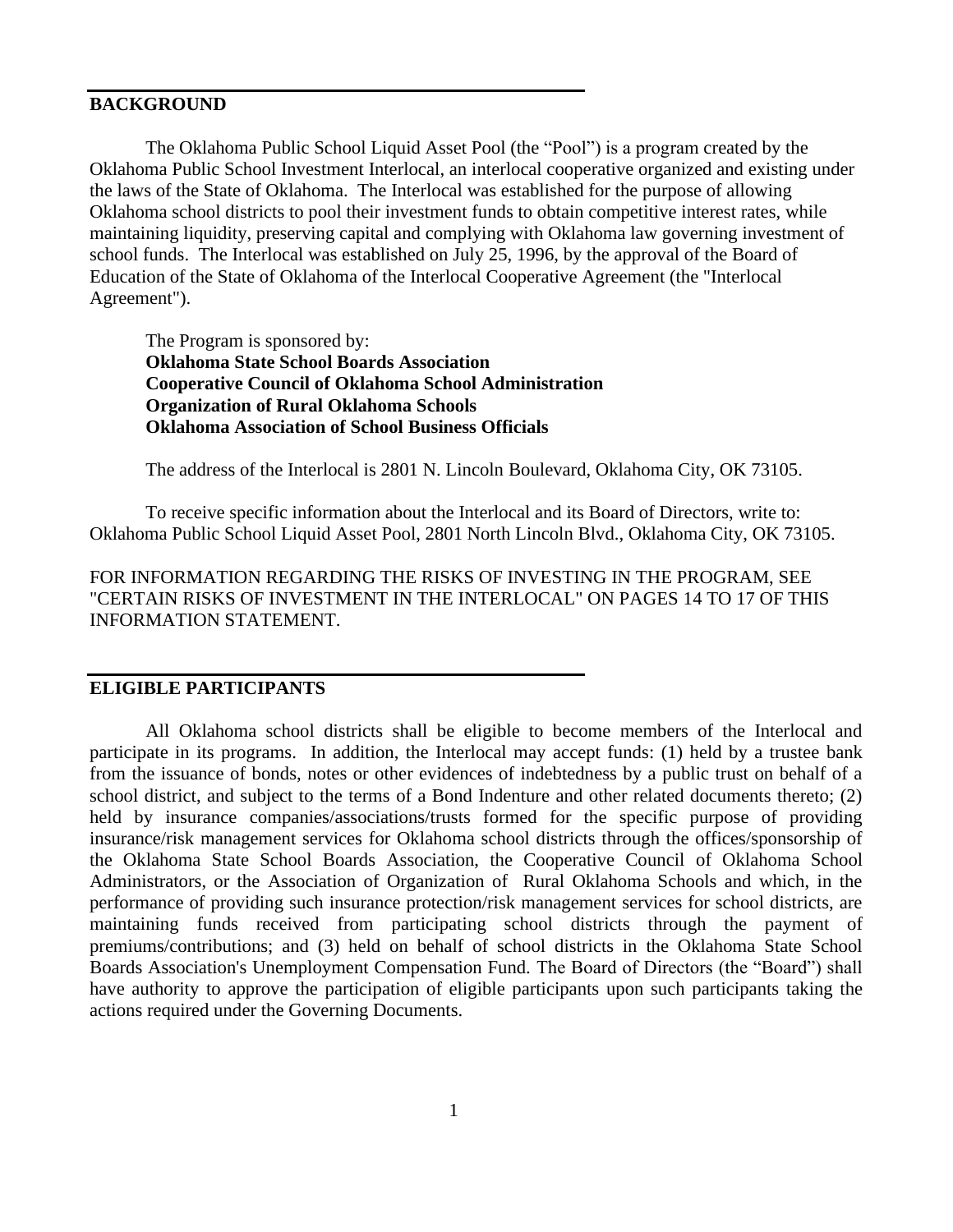#### **INVESTMENT OBJECTIVES AND POLICIES**

The Pool's investment objective is to provide a means for all participants (the "Participants") to achieve a competitive rate of return while preserving capital and maintaining liquidity. The Pool seeks to attain its investment objective through professionally managed investment programs with the investment policies and restrictions described below.

**Permitted investments.** The Pool's investments will consist of instruments which are suitable for the short term investment needs of school districts in Oklahoma. These investments (the "Permitted Investments") currently include:

- (i) direct obligations of the United States Government to the payment of which the full faith and credit of the United States is pledged, or obligations to the payment of which the full faith and credit of the State of Oklahoma is pledged;
- (ii) bonds, notes, debentures, or any other debt obligations issued by or guaranteed by a federal government agency or instrumentality, including but not limited to the following to the extent that they remain federal government agencies or instrumentalities: Federal National Mortgage Associations, Federal Home Loan Bank, Federal Farm Credit Bank, Federal Home Loan Mortgage Corporation and government National Mortgage Association. All federal agency securities shall be direct issuances of federal agencies or instrumentalities;
- (iii) collateralized or insured certificates of deposit of savings and loan associations, savings banks and credit unions located in the State of Oklahoma, where the certificates of deposit are secured by acceptable collateral as provided by Section of Title 62, Oklahoma Statutes, or fully insured certificates of deposit at banks, savings banks, savings and loan associations and credit unions located outside the State of Oklahoma;
- (iv) savings accounts or savings certificates of savings and loan associations, banks and credit unions, to the extent that the accounts or certificates are fully insured by the Federal Deposit Insurance Corporation;
- (v) county, municipal and school district general obligation bonds secured by ad valorem taxes, or bond and revenue anticipation notes, money judgments against a county, municipality or school district ordered by a court of record bonds or bond and revenue anticipation notes issued by a public trust for which a county, municipality or school district is the beneficiary thereof;
- (vi) repurchase agreements that have underlying collateral consisting of those items specified in paragraphs (i) through (iii), above; and
- (vii) money market funds regulated by the Securities and Exchange Commission and which investments consist of those items specified in paragraphs (i) through (iv), above.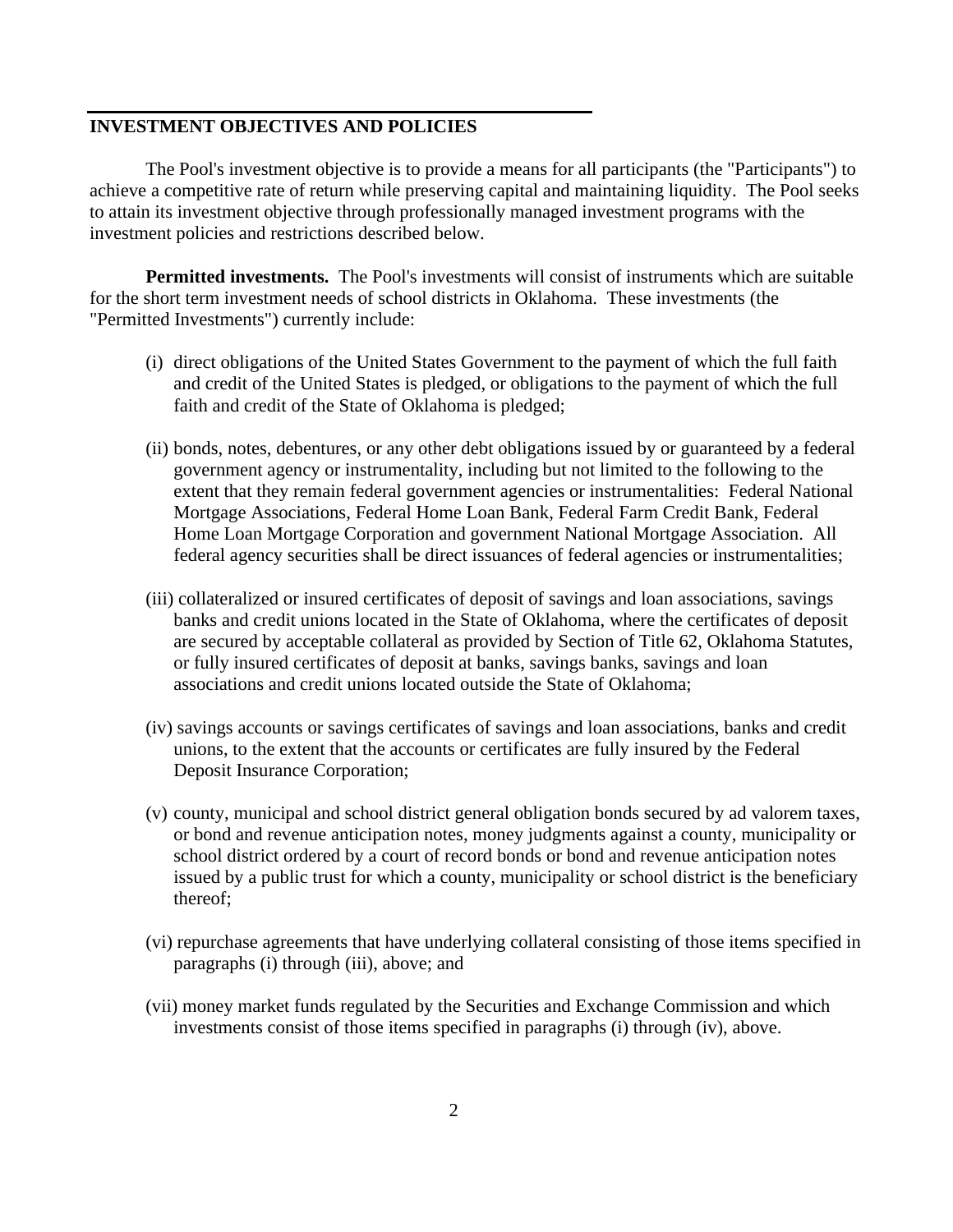**Investment Restrictions and Policies**. In order to secure the safety of the Pool's investments, while still maintaining a competitive rate of return, the Board has implemented additional, more stringent investment restrictions. The investment programs, at all times, will consist solely of Permitted Investments that also meet the investment restrictions and policies adopted by the Board (the "Investment Restrictions"). Accordingly, the Pool may only buy and sell, and enter into agreements to buy and sell, Permitted Investments subject to the following investment restrictions and policies.

Restrictions. The Pool:

(i) may not make any investments other than investments authorized by Section 5-115 of Title 70 of the Oklahoma Statutes, the Oklahoma School Code and other provisions of Oklahoma law applicable to the investment of funds by Oklahoma school districts, as the same may be amended from time to time;

(ii) may not purchase any securities issued by the United States Government, its agencies or instrumentalities which have a maturity date more than 397 calendar days from the date of the purchase thereof, unless subject at the time of such purchase to an irrevocable agreement, on the part of a person listed on the United States Treasury Department list of Primary Dealers or any equivalent successor to such list (a "Responsible Party"), to purchase such Permitted Investment from the Pool within two years;

(iii) may not purchase any Permitted Investment, other than those listed in preceding paragraph (ii), which has a maturity date more than one year from the date of the Pool's purchase thereof, unless subject at the time of such purchase of an irrevocable agreement, on the part of a Responsible Party, to purchase such Permitted Investment from the Pool within one year;

(iv) may not purchase any Permitted Investment if the effect of such purchase by the Pool would be to make the dollar weighted average maturity of the Pool greater than 60 days, provided, however, that in making such determination any Permitted Investment which is subject to an irrevocable agreement of the nature referred to in the preceding paragraphs (ii) and (iii) shall be deemed to mature on the date established by such irrevocable agreement;

(v) may not purchase any Permitted Investment if the effect of such purchase by the Pool would be to make the average dollar weighted life of Pool greater than 120 days, provided, however, that in making such determination any Permitted Investment which is subject to an irrevocable agreement of the nature referred to in the preceding paragraphs (ii) and (iii) shall be deemed to mature on the date established by such irrevocable agreement;

(vi) may not purchase securities or shares of investment companies or any entities similar to the Pool, except for government money market mutual funds, as permitted under Oklahoma law, to be used for short term cash investment purposes;

(vii) may not enter into repurchase agreements unless the issuer of the repurchase agreements is a Responsible Party and complies with the operating procedures established by the Program's Board of Directors;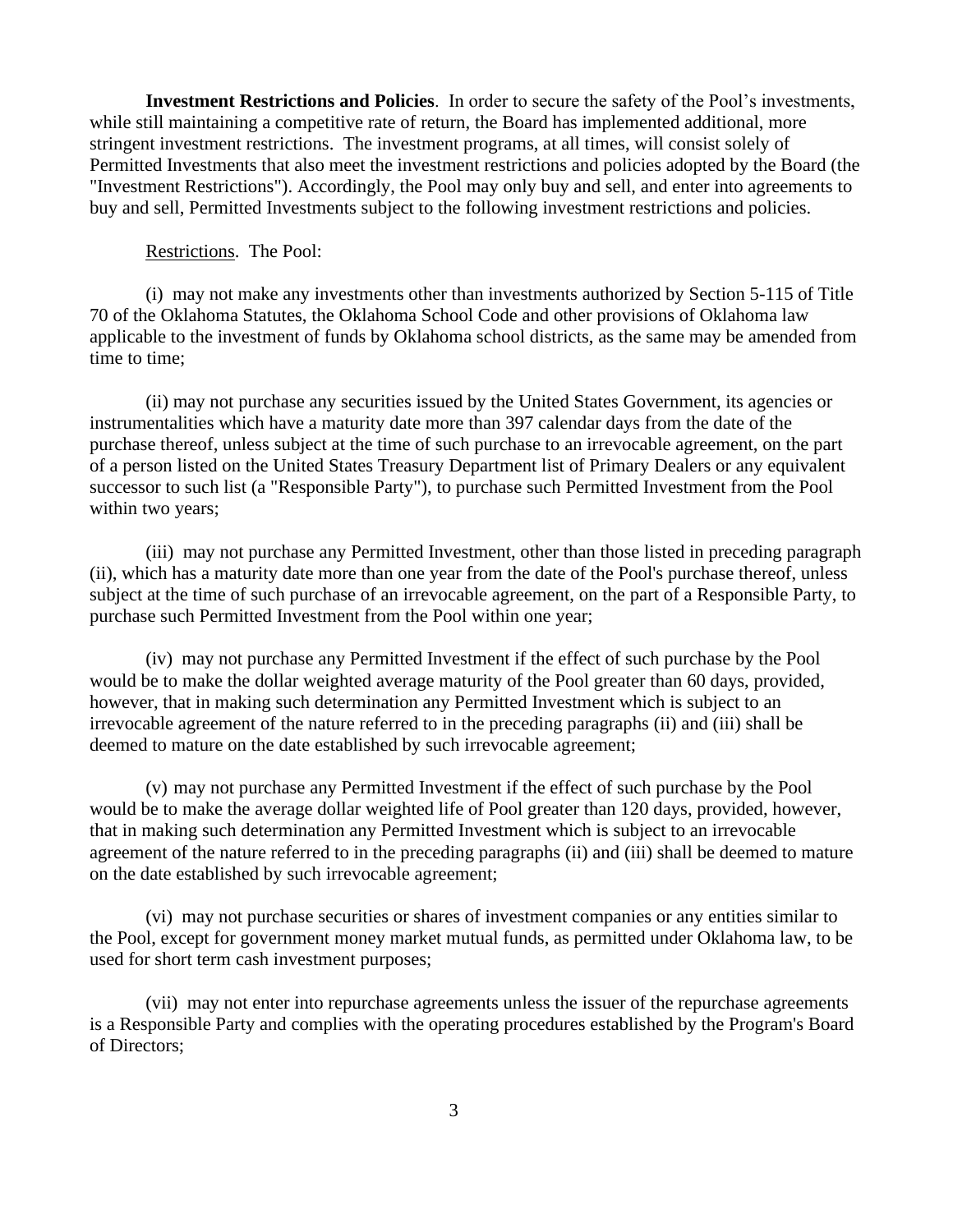(viii) may not invest more than 10% of the Pool assets in a single entity (not including the United States Government, its agencies and instrumentalities); and

(ix) preceding paragraph (ii) notwithstanding, may not invest more than 10% of the Pool assets in securities issued by the United States Government, its agencies or instrumentalities which have a maturity date more than one year from the date of the Pool's purchase thereof, unless subject at the time of such purchase by the Pool to an irrevocable agreement, on the part of a Responsible Party, to repurchase such Permitted Investment from the Pool within two years.

Policies. The Pool will:

(i) maintain a dollar weighted average maturity appropriate to the objective of maintaining a stable net asset value of beneficial interest of \$1.00 and which will not exceed 60 days;

(ii) not borrow money or incur indebtedness whether or not the proceeds thereof are intended to be used to purchase Permitted Investments, except as a temporary measure to facilitate the transfer of funds to the Participants where such transfers might otherwise require unscheduled dispositions of the Pool's investment(s) but, even then, only to the extent permitted by law; and

(iii) not make loans, provided however, that the Pool may make Permitted Investments.

**These restrictions and policies are considered to be fundamental to the operation and activities of the Pool and may not be changed without the affirmative vote of a majority of the Directors.**

#### **POOL INVESTMENTS**

The Oklahoma Public School Liquid Asset Pool consists of Permitted Investments which tend to be short-term and liquid in nature. The Pool seeks to maintain a dollar weighted average maturity less than 60 days and a constant net asset value per share of beneficial interest of \$1.00. The Pool has a \$1.00 minimum balance requirement and no minimum amount requirements on deposits and withdrawals. A Participant may withdraw funds from the Pool on a daily basis in any amount not in excess of its account balance in the Pool. The Permitted Investments in which the Pool is invested are selected by the investment adviser for the Pool (the "Investment Adviser").

**Yield and Income on the Liquid Asset Pool**. The yield provided by the Pool is computed daily. The yield is computed on a 365-day basis and is expected to vary daily. Net income is credited to a Participant's account monthly.

#### **ADDITIONAL PROGRAMS**

From time to time various parties such as the Investment Adviser, Administrator and/or Marketing Agent may, at the request of the Board, make other services or programs available to members of the Pool. Participants are advised that these additional services and programs are separate from the investment program adopted by the Pool. The parties offering such programs are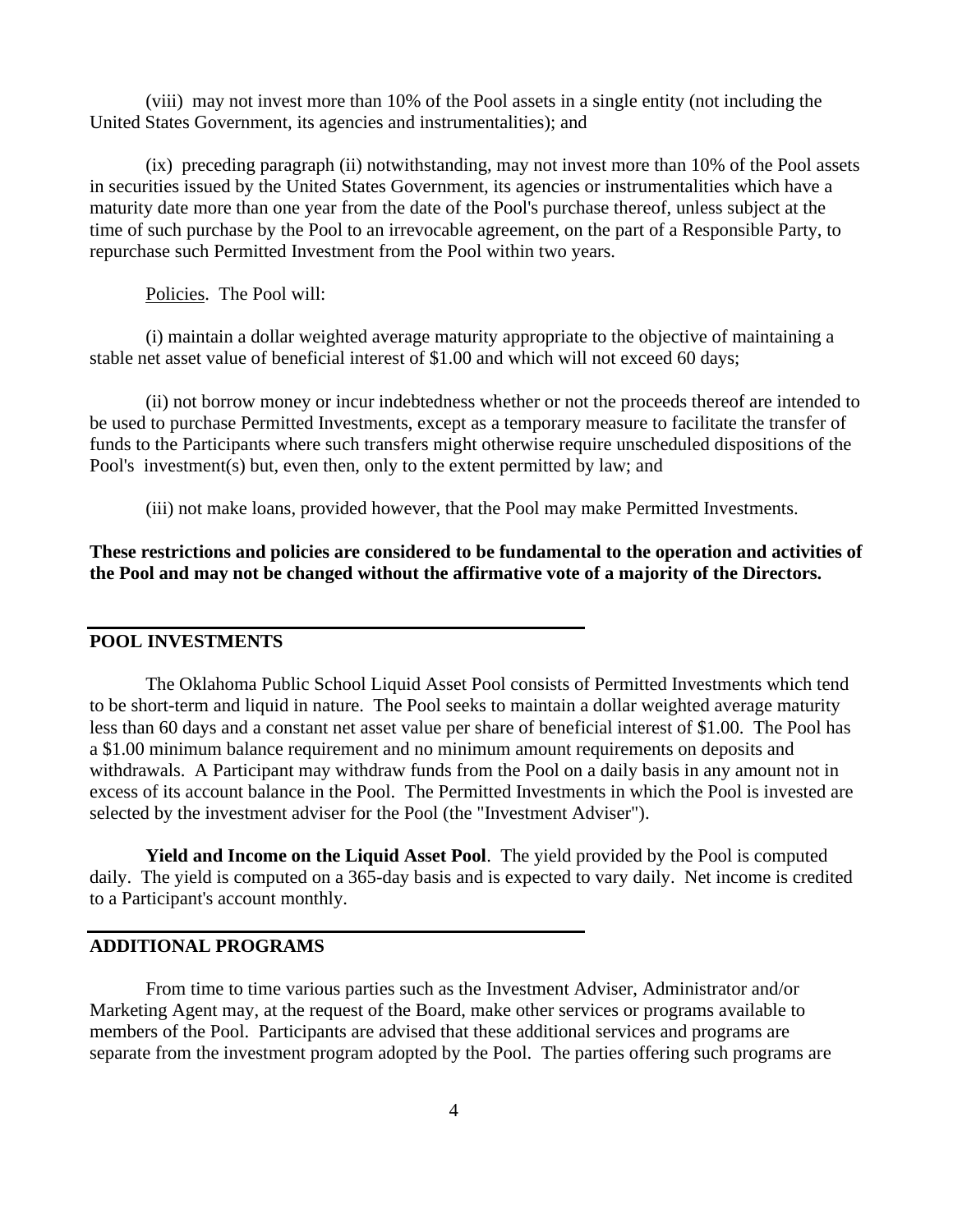solely responsible for them, and questions regarding any such program should be directed to the party offering it.

**Fixed-term Investment Instruments**. Currently, the Directors have requested the Fixed Income Investment Program provider make available to Participants a Fixed-Rate/Fixed-Term investment Program. This program allows Participants to individually invest monies in certificates of deposit issued by banks and thrift institutions, certain securities issued by the United States Government or its agencies and instrumentalities, certain obligations of the State of Oklahoma, repurchase agreements collateralized in Permitted Investments, and certain other fixed-term investments. The banks, thrift institutions and other issuers whose obligations are available for purchase in the Fixed-Rate/Fixed-Term accounts are regularly reviewed by the Fixed Income Investment Program provider to insure that each meets the criteria established by the Board.

Certificates of deposit available through this program in an amount less than \$250,000 are held in the name of the school district purchaser and, within the limits and to the extent of insurance provided by the FDIC, may be separately insured by the FDIC from the certificates of deposit held by the Pool.

Through the Fixed Income Program, Participants can purchase eligible investments through the Fixed Income Investment Program provider using monies from their Pool account to pay for the investment. As a convenience to simplify Participant's recordkeeping requirements, all principal and interest from purchased investments are credited to a Participant's Pool account as follows:

- 1. Principal is credited at maturity.
- 2. Interest is credited when received.
- 3. Principal and interest is credited on the next business day if a crediting date falls on a non-business day.

Because interest is credited in the manner described above, a Participant who purchases a security will have use of the interest earned on the security, including the opportunity for reinvestment of interest earned, on the date interest is credited to the Participant's Pool account.

Investors purchasing securities through the Fixed Income Investment Program pay a fee to the Fixed Income Investment Program provider of up to an annualized 0.25% of the principal amount of each security purchased. Investors purchasing securities of the United States government and its agencies and instrumentalities, commercial paper and bankers' acceptances through this Program pay a servicing fee to the Fixed Income Investment Program provider of up to an annualized 0.15% of the principal amount of each such investment, with a minimum fee of \$50 per transaction.

#### **BOARD OF DIRECTORS AND OFFICERS**

The Board has authority to perform such acts as in their judgment and discretion are necessary and proper for conducting the affairs of the Pool and promoting the investment return potential of the member school districts. In managing the affairs of the Pool, the Board may contract for services with, and contract for the payment of fees to, financial or investment advisors, fund administrators, certified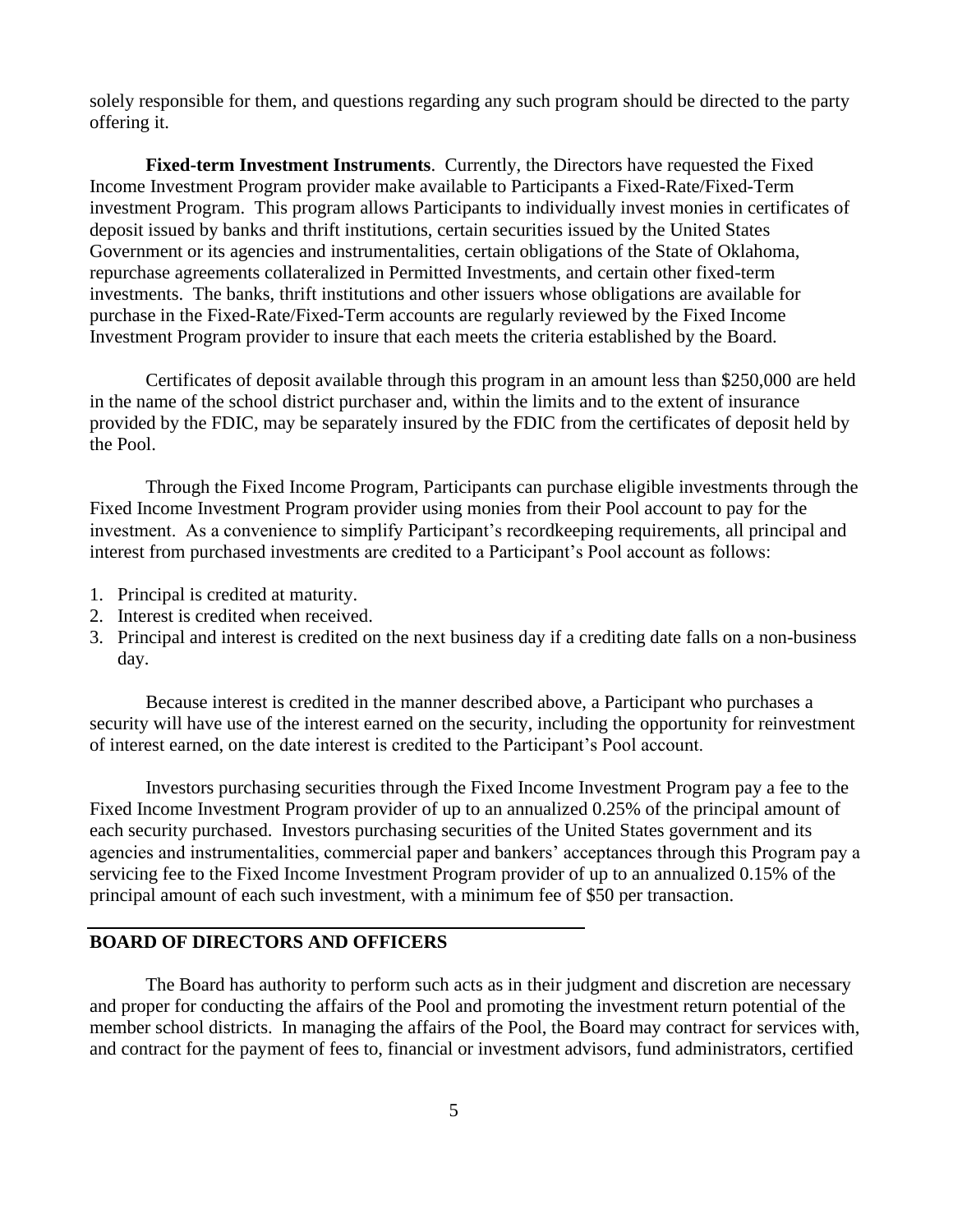public accountants, attorneys, and other desired professionals, and enter into contracts with financial institutions in the State of Oklahoma to serve district investment needs. The Board may exercise the powers designated by the Board, provided however, that any such powers must be those authorized or required by law to be performed by Oklahoma school districts; shall be within the powers, privileges, or authority exercised or capable of being exercised by Oklahoma school districts; and, shall not include the levy or collection of taxes, the application for or receipt of State Aid moneys, or the issuance of bonds.

The Board is responsible for the general policies and programs of the Interlocal, including, but not limited to the investment policies of the Pool and the Fixed-Rate/Fixed-Term Accounts. The Board is also responsible for the general supervision and administration of the business and affairs of the Interlocal. The Board is not required to devote their entire time to the affairs of the Interlocal, and are not required to personally conduct all of the business of the Interlocal. Accordingly, the Board has appointed an administrator, investment advisor, marketing agent, marketing support provider, a fixed income investment program provider, and a custodian bank to which the Board shall assign such duties as it deems appropriate.

There are currently fourteen (14) Directors selected by the member districts, which number may be increased or decreased by the Board. The Directors are:

The Executive Director of the Oklahoma State School Boards Association (OSSBA);

The Executive Director of the Cooperative Council of Oklahoma School Administration (CCOSA);

The Executive Director of the Oklahoma Association of School Business Officials (OASBO);

The Executive Director of the Organization of Rural Oklahoma Schools (OROS);

Three Directors selected by the Cooperative Council of Oklahoma School Administration from that organization's membership;

Three Directors selected by the Oklahoma State School Boards Association from that organization's membership;

Two Directors selected by the Organization of Rural Oklahoma Schools from that organization's membership; and

Two Directors selected by the Oklahoma Association of School Business Officials from that organization's membership.

The term of the four Directors who serve as a result of their positions as executive directors of an educational association is four years. The remaining directors serve for three years.

Any vacancy occurring will be filled by a majority vote of the Board. The replacement Director shall serve the remainder of the term of the vacant position. An appointment to fill a vacancy shall occur within 60 days from the date of the vacancy.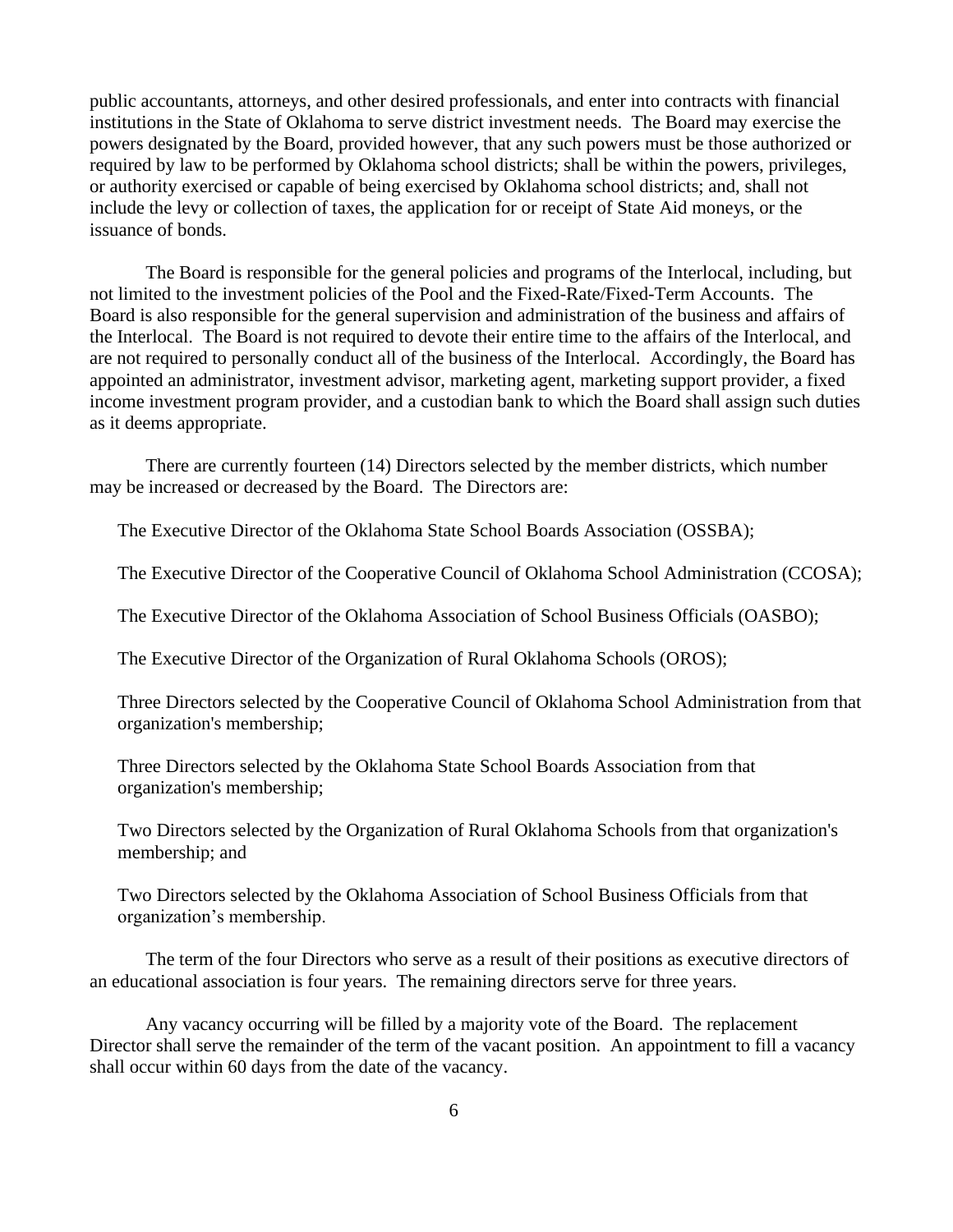The Board of Directors has elected a President, Vice President and Clerk. All officers are elected in the manner designated by applicable policies and bylaws approved by the Board. The Board shall serve without compensation, but they are reimbursed for reasonable travel and other out-ofpocket expenses incurred in connection with their duties as Directors.

#### **THE INVESTMENT ADVISER**

 The Board has appointed PMA Asset Management, LLC, an investment adviser registered under the Investment Adviser's Act of 1940, as the Investment Adviser for the Interlocal's Pool. The Firm provides continuous investment management to local government investment pools, insurance companies, municipal entities and others.

**Duties.** Subject to the supervision of the Board of Directors, the Investment Adviser continuously supervises the Pool, determines what investment instruments shall be purchased or sold and arranges for the purchase and sale of investment instruments for the Pool.

**Investment Adviser Agreement**. The Interlocal has entered into an agreement with the Investment Adviser, which may be renewed on a fiscal-year by fiscal-year basis. The agreement is not assignable and may be terminated without penalty on sixty (60) days written notice at the option of the Interlocal or the Investment Adviser.

#### **THE ADMINISTRATOR**

PMA Financial Network, LLC, an affiliate of the Investment Adviser, serves as the OLAP Administrator.

**Duties.** The Administrator, subject to the supervision of the Board of Directors, provides the administrative services necessary for the operation of the Interlocal, including daily account services to Participants; determines and allocates income of OLAP; provides all participant transaction confirmations and monthly account summaries; provides administrative personnel, equipment and office space to OLAP; determines the net asset value of OLAP on a daily basis; and performs all related administrative services for OLAP.

**Administration Agreement**. The Interlocal has entered into an agreement with the Administrator, which may be renewed on a fiscal year by fiscal year basis. The agreement is not assignable and may be terminated without penalty on sixty (60) days written notice at the option of the Interlocal or the Administrator.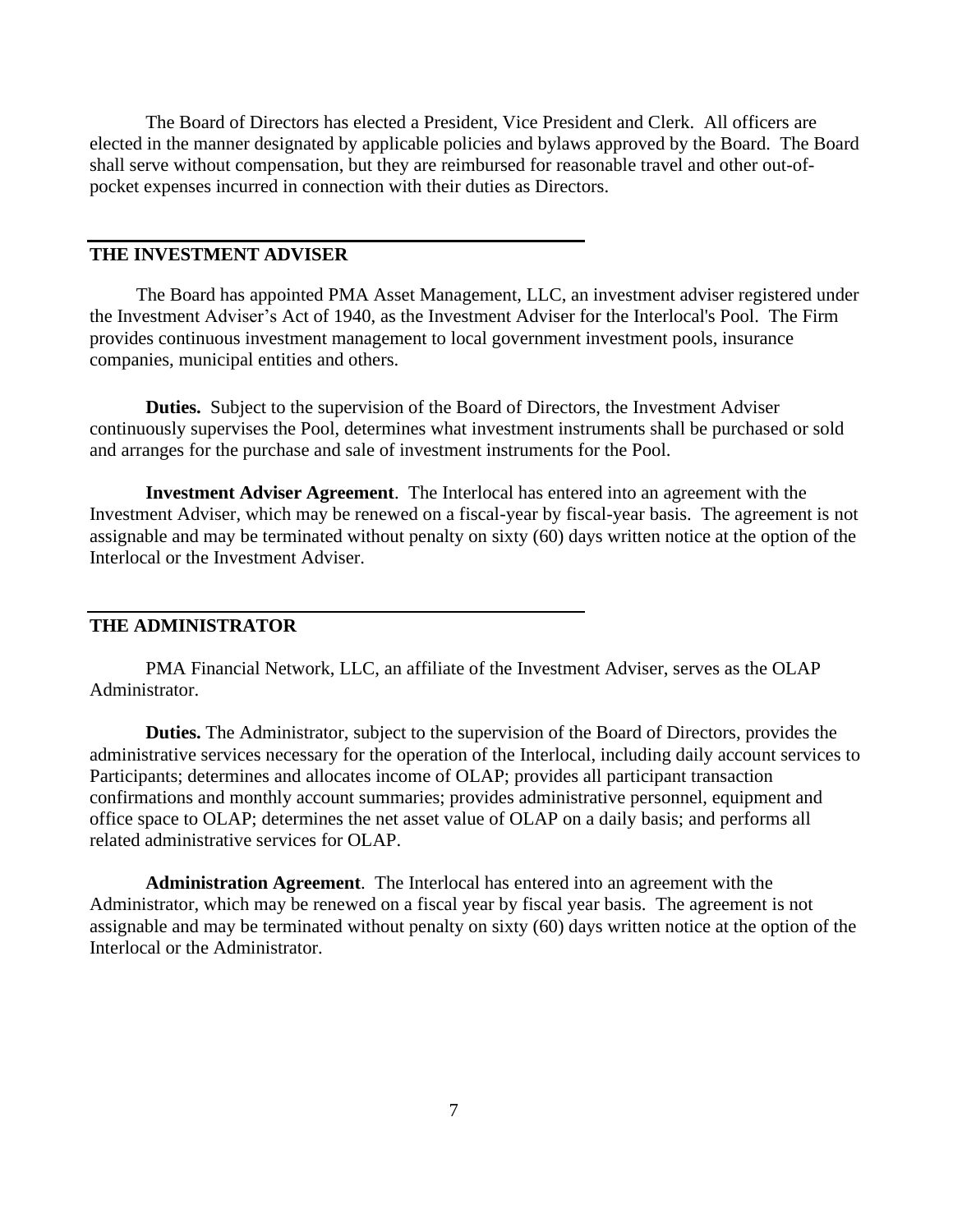#### **THE MARKETING AGENT**

Stephen H. McDonald & Associates ("Stephen McDonald") at 2200 McKown Drive, Norman, Oklahoma 73072, is the Interlocal's distribution agent. Stephen H. McDonald & Associates, Inc. was established in 1995 to specialize in general obligation bond issues for Oklahoma school districts. With centralized offices in Norman, Oklahoma, the firm provides personalized and professional services to many of the school districts across Oklahoma. In addition to assistance with issuing general obligation bonds, Stephen McDonald provides a broad range of financial advisory service to its public school clients. These services include representing the Oklahoma Liquid Asset Pool, a pooled investment service, assistance with lease/purchase financing alternatives and cash management programs.

**Duties**. Pursuant to a Marketing Agreement, Stephen McDonald engages in marketing efforts, assists Participants in completing and submitting registration forms, assists in the preparation and dissemination of information with respect to the existence and operation of the Interlocal, and bears certain expenses of the Interlocal relating to the marketing of the Interlocal's services and programs, and acts as the Interlocal's marketing agent. It provides the Interlocal with all necessary office facilities and personnel for rendering this service.

**Marketing Agreement**. The Interlocal has entered into an agreement with the Marketer, which may be renewed on a fiscal year by fiscal year basis. The agreement is not assignable and may be terminated without penalty on sixty (60) days written notice at the option of the Interlocal or the Marketing Agent.

#### **THE MARKETING SUPPORT PROVIDER**

PMA Financial Network, LLC also serves as the OLAP Marketing Support Provider.

**Duties.** The Marketing Support Provider, subject to the supervision of the Board of Directors, supports the Marketing Agent with support tools and activity, including, but not limited to building and maintaining a Program website, creating customized marketing and branding packages with communications designed for the Program, and conference booth presence.

**Marketing Support Agreement**. The Interlocal has entered into an agreement with the Marketing Support Provider, which may be renewed on a fiscal year by fiscal year basis. The agreement is not assignable and may be terminated without penalty on sixty (60) days written notice at the option of the Interlocal or the Administrator.

#### **THE FIXED INCOME INVESTMENT PROGRAM PROVIDER**

PMA Financial Network offers fixed income deposit products to OLAP participants. Securities, municipal advisory investment and public finance services and institutional brokerage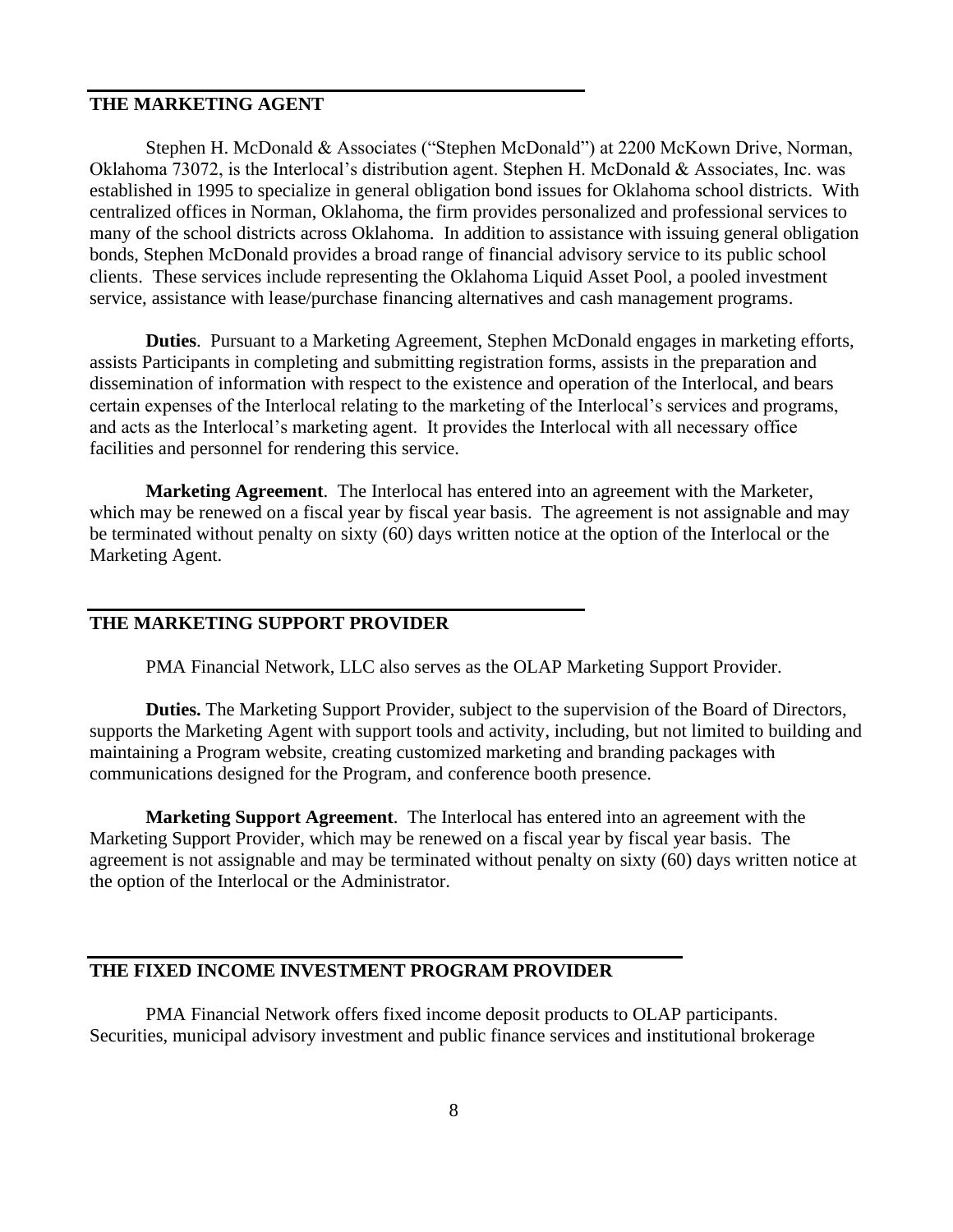services are offered through PMA Securities, LLC, a broker-dealer and municipal advisor registered with the SEC and MSRB, and is a member of FINRA and SIPC.

**Duties**. Pursuant to a Fixed Income Investment Agreement, PMA makes available to Participants a Fixed-Rate/Fixed-Term investments allowing Participants to individually invest monies in certain fixed-term investments. The banks and other issuers whose obligations are available for purchase are regularly reviewed by the Fixed Income Investment Program provider to insure that each meets the criteria established by the Board.

**Fixed Income Investment Agreement**. The Interlocal has entered into an agreement with the Fixed Income Investment program provider, which may be renewed on a fiscal year by fiscal year basis. The agreement is not assignable and may be terminated without penalty on sixty (60) days written notice at the option of the Interlocal or the Fixed Income Investment Agreement.

#### **THE CUSTODIAN**

The Directors have appointed U.S. Bank, NA, as the custodian bank (the "Custodian") for the Pool.

**Duties**. The Custodian acts as a safekeeping agent and depository for the investments made by the Pool. It also serves as the depository in connection with the direct investment and withdrawal mechanisms made available to Participants in the Pool. The Custodian does not participate in the Pool's investment decision-making process.

**Custodian Agreement**. The Interlocal has entered into an agreement with the Custodian, which may be renewed on a fiscal-year by fiscal-year basis. The agreement is not assignable and may be terminated without penalty on 30 days written notice at the option of the Interlocal or the Custodian.

The Directors may in their discretion employ one or more custodians in addition to the Custodian. Any such additional custodians must be banks or trust companies organized under the laws of the United States, any state or the District of Columbia, which have capital and surplus aggregating at least \$100,000,000.

#### **THE SPONSORS**

The Oklahoma State School Boards Association, The Cooperative Council of Oklahoma School Administration, Organization of Rural Oklahoma Schools and Oklahoma Association of School Business Officials serve as the Sponsors of the Interlocal pursuant to a Consulting agreement. The Sponsors provide consulting services to the Interlocal and assist the Interlocal in the preparation and dissemination of information with respect to the existence of the Interlocal. The Sponsors receive a fee from the Interlocal for the services they provide.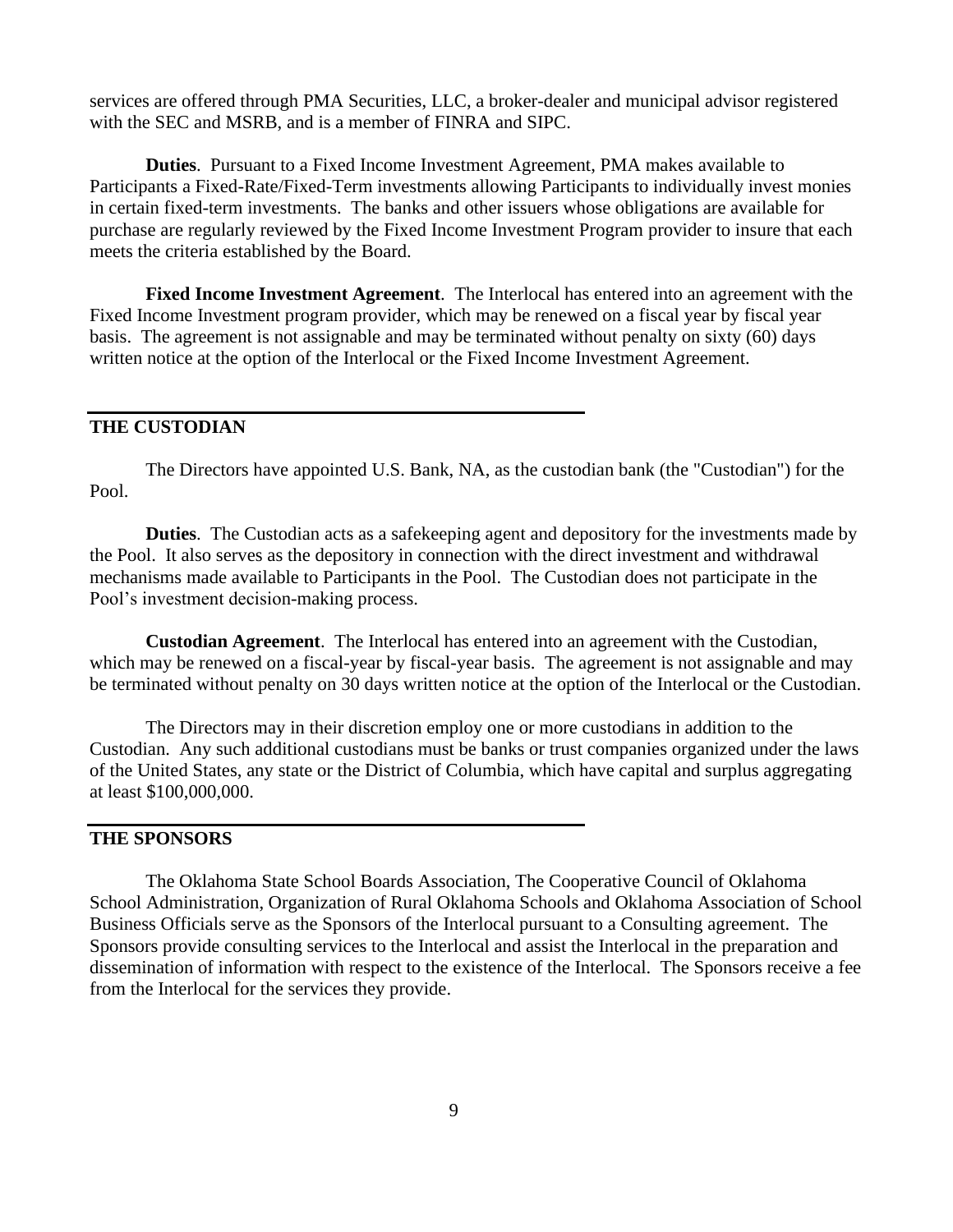#### **EXPENSES OF THE POOL**

Under its agreement, the Interlocal pays various fees for the services provided by the Administrator, Investment Adviser, Marketing Agent, and Marketing Support Provider to the Pool. Specifically, the Interlocal pays the following fees, which are calculated daily and paid monthly:

(i) an investment adviser fee computed at an annual rate equal to (i) 0.09% of the first \$150,000,000 of the average daily net assets; (ii) 0.07% of the average daily net assets between \$150,000,001 and \$250,000,000; (iii) 0.05% of the average daily net assets above \$250,000,000;

(ii) an administration fee computed at an annual rate equal to (i) 0.10% of the first \$150,000,000 of the average daily net assets; (ii) 0.09% of the average daily net assets between \$150,000,001 and \$250,000,000; (iii) 0.08% of the average daily net assets above \$250,000,000;

(iii) a marketing agent fee at an annual rate of 9.5 basis points of the Pool's average daily net assets;

(iv) a marketing support fee computed at an annual rate equal to (i) 0.03% of the first \$150,000,000 of the average daily net assets; (ii) 0.02% of the average daily net assets above \$150,000,000;

(v) a consulting fee computed at an annual rate equal to 0.02% on assets over \$150,000,000. This fee is allocated between Sponsors as follows: CCOSA 32%, OROS 18%, OASBO 18%, OSSBA 32%; and

(vi) other fees such as audit and custody based on agreed upon fee schedules approved by the Board.

At any time, service provider and sponsorship fees can temporarily be waived partially or in its entirety. The waiver may be eliminated at any time.

#### **DAILY INCOME ALLOCATIONS**

All net income of the Pool is determined as of the close of each business day. A "Business Day" for the Pool is every business day except for Federal Reserve Bank holidays or those holidays recommended by SIFMA and observed by the bond market. A Holiday Schedule shall be established and posted to the Fund's website each year, - (or at such other times as the Board may determine) and is allocated pro rata to each Participant's account. Net income which has thus accrued is converted, as of the close of business of each calendar month, into additional shares (full and fractional) of beneficial interest at the rate of one share for each \$1.00 accrued. These additional shares are then credited to each Participant's account(s). These additional shares may be withdrawn by the Participant anytime thereafter.

Net income for each period consists of (i) all accrued interest income on Pool assets, (ii) all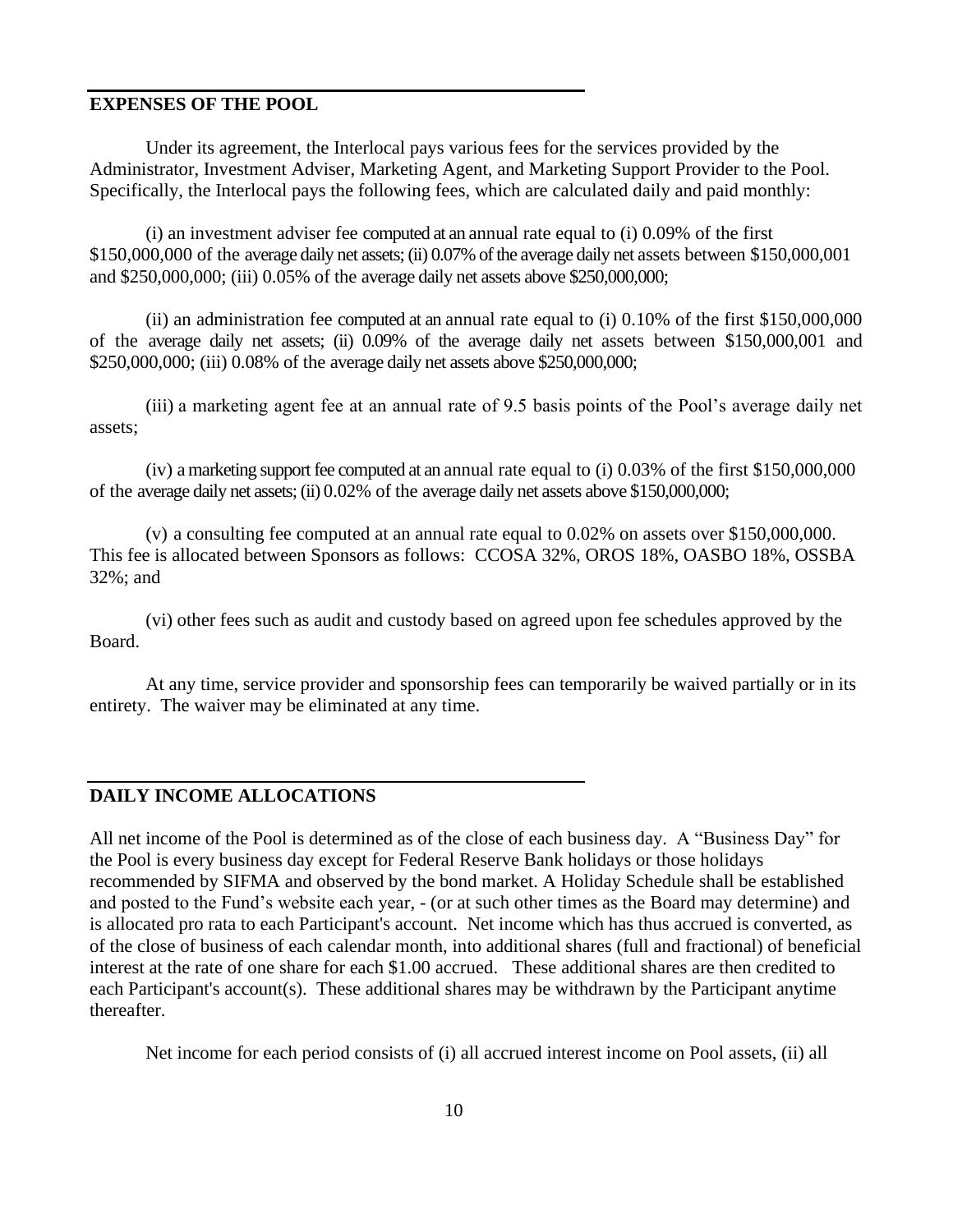realized gains or losses on Pool assets and (iii) any amortized purchase discount or premium, (iv) less accrued and paid expenses of the Pool applicable to that income period.

Since net income is allocated among the Participants each time it is determined, the net asset value per share of beneficial interest remains at \$1.00. The Pool anticipates net income each day. However, if for any reason there is a net loss on any day, the Pool will reduce the accrued net income for the month in an amount necessary to maintain the net asset value per share of beneficial interest at a value of \$1.00. To the extent that accrued net income for the month is insufficient, then the Pool will cancel outstanding shares of beneficial interest in the amount required to maintain the net asset value per share of beneficial interest at \$1.00; with each Participant contributing its pro rata portion of the total number of shares to be canceled. Each Participant will be deemed to have agreed to such a contribution in these circumstances by its investment of monies in the Pool.

#### **COMPUTATION OF YIELD**

A seven-day average yield for the Pool may, from time to time, be quoted in reports, literature and information published by the Pool. The seven-day average yield is computed in connection with an identified seven day period with respect to a hypothetical Participant account having a balance of exactly \$1.00 at the beginning of such seven day period. The unannualized seven day period return is the actual dollar change in the value of the hypothetical account during the period (including accrued and earned investment income and realized capital gains and losses, but excluding unrealized appreciation and depreciation, plus or minus any amortized purchase discount or premium, less all expenses incurred) divided by \$1.00. The seven-day average yield is then calculated by multiplying the unannualized seven day period return by 365 and dividing by 7. The Pool may also prepare an effective annual yield which is computed by adding 1 to the unannualized seven-day period return, raising the sum to a power equal to 365 divided by 7, and subtracting 1 from the result. For the information and convenience of the Participants, the Pool may also quote the yield on other bases.

The yields quoted from time to time should not be considered a representation of the anticipated, future yield of the Pool since the yields are not fixed. Actual yields will depend not only on the type, quality and maturities of the investments held by the Pool and changes in interest rates on such investments, but also on changes in the Pool's expenses. Yield information may be useful in reviewing the performance of each Series and in providing a basis for comparison with other investment alternatives. In this regard, it should be noted that the yield for the Pool will fluctuate, unlike certain other investments which normally pay a fixed yield for a stated period of time.

#### **DETERMINATION OF NET ASSET VALUE**

For the purpose of calculating the price at which shares are issued and redeemed, the net asset value per share for the Pool is determined by the Administrator as of the close of business of each day the New York Stock Exchange is open for trading and commercial banks in Oklahoma are open. Such determination is accomplished by taking the value of the assets, subtracting the amount of the applicable liabilities and then dividing the remainder by the number of outstanding shares.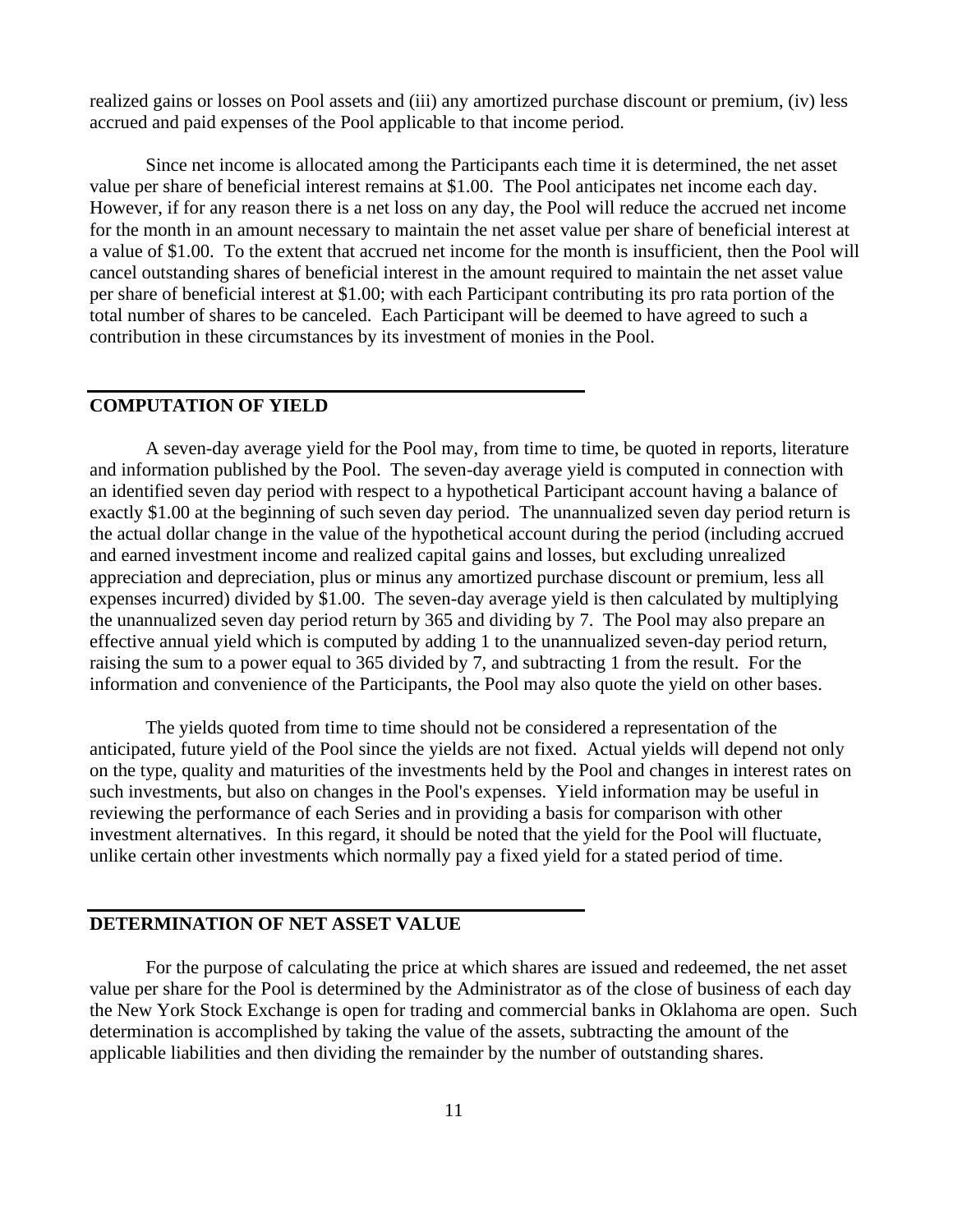In making these computations, the Administrator values investments using the amortized cost method. The amortized cost method of valuation involves valuing an investment instrument at its cost at the time of purchase and thereafter assuming a constant amortization to maturity of any discount or premium, regardless of the impact of fluctuating interest rates on the market value of the instrument. While this method provides certainty in valuation, it may result in periods during which the value of a particular investment, as determined by amortized cost, is higher or lower than the price that the Pool would receive if it sold that investment. During such periods the yield to Participants may differ somewhat from that which would be obtained if the Pool used the market value method for valuing its investments. Thus, for example, in a period of declining interest rates the use of amortized cost will result in a lower aggregate value on a particular day, giving a prospective Participant a somewhat higher yield than would result if the Pool used the market value method. The purpose of this method of calculation is to attempt to maintain a constant net asset value per share of beneficial interest of \$1.00.

The Board has adopted certain procedures with respect to the Pool's use of the amortized cost method. These procedures include requiring the Administrator to perform a weekly valuation of the Pool using the market value method. The Board periodically reviews the valuation investments using the amortized cost method as compared to the valuation of each Series investments using the market value method. This review is conducted in such manner as the Directors deem appropriate and at such intervals as are reasonable in light of current market conditions. In the event there is a difference of more than 1/2 of 1% between the two methods of valuation, the Board will determine what steps, if any at all, should be taken to minimize any material dilution or other unfair results which might arise from differences between the two methods of valuation.

#### **POOL TRANSACTIONS**

Subject to the general supervision of the Board, the Investment Adviser is responsible for the investment decisions, as well as the placing of the purchase and sale orders. These transactions occur primarily with major dealers in liquid and government instruments acting as principals. Such transactions are normally done on a net basis which does not involve payment of brokerage commissions, and these transactions normally reflect the spread between bid and asked prices.

Although the Pool does not ordinarily seek to make profits through short-term trading, the Investment Adviser may, on behalf of the Pool, dispose of any investment prior to its maturity if it believes such disposition is advisable. The Pool's policy of generally investing in instruments with maturities of less than one year is expected to result in high investment turnover. However, since brokerage commissions are not normally paid on these types of investments which the Pool will acquire, any turnover resulting from such investments should not adversely affect the net asset value of beneficial interest or net income of the Pool.

#### **REPORTS TO PARTICIPANTS**

For each day that a Participant's account has activity, the Administrator will provide a daily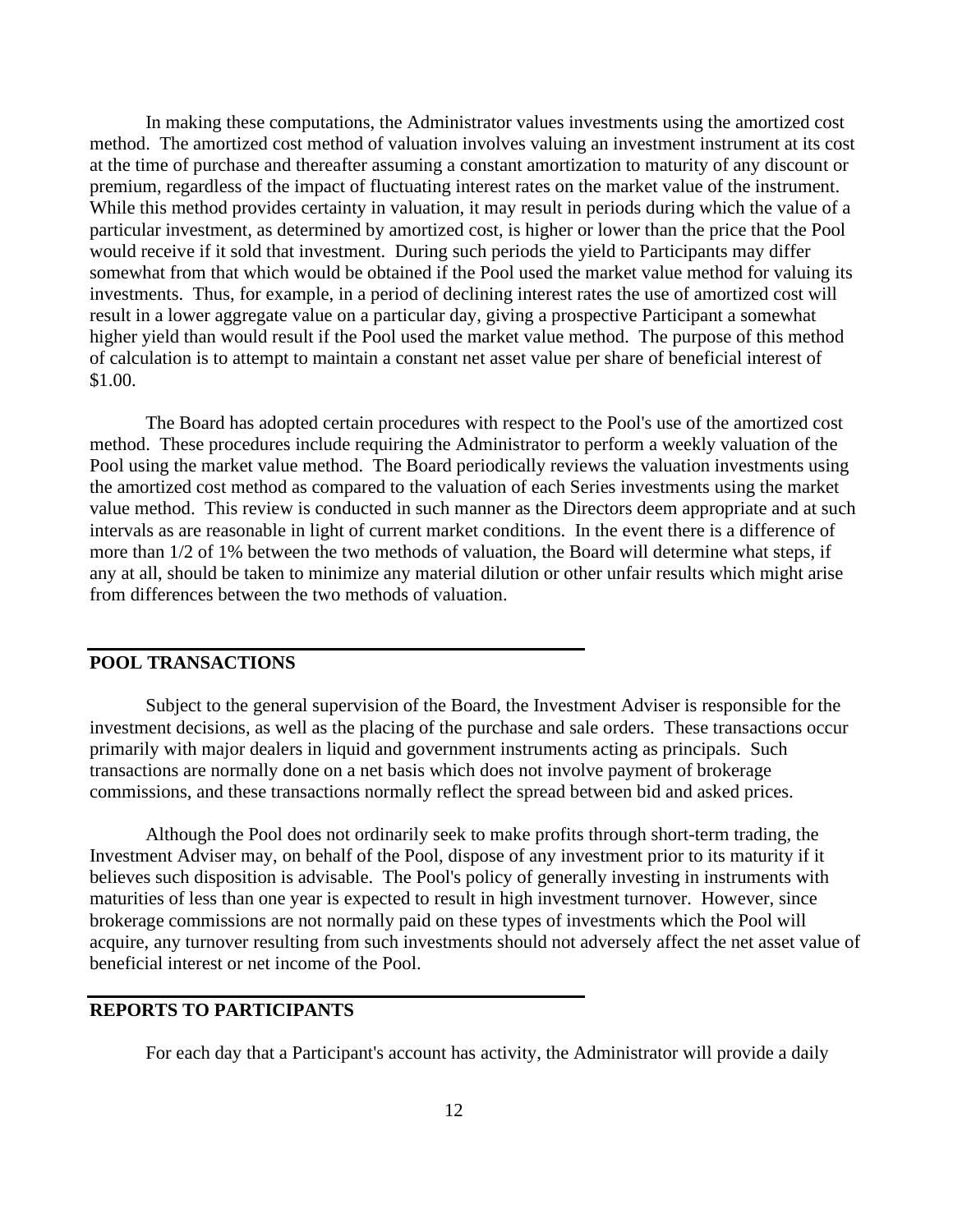confirmation reflecting an opening balance, activity and a closing balance for that account. After the end of each month, the Administrator will provide a monthly statement reflecting an opening balance, all transactions for the month and a closing balance for each of their accounts. In addition, the statement will reflect the net income received by each account for that month.

After the close of each fiscal year, Participants will receive the Pool's audited annual financial statements.

**Inquiries**. The Administrator answers all inquiries from Participants concerning the status of their accounts and the current yields available through the Pool. Such inquiries can be made by telephoning, toll-free, Phone: 866-472-6527 or Fax: 866-260-0246, during normal business hours (Mon. - Fri., 8:00 am - 5:00 p.m., C.S.T), or by visiting OLAP at www.olaponline.org.

#### **GOVERNING DOCUMENTS**

Each potential participant in the Interlocal is entitled to a copy of the Interlocal Agreement and the Investment Policies of the Interlocal before it becomes a Participant. Certain portions of the Interlocal Policies are summarized in this Information Statement. However, these summaries are qualified in their entirety by reference to the text of the Governing Documents.

**Description of Shares**. Pursuant to the Governing Documents, the Pool allows for the issuance of an unlimited number of non-transferable shares, which may be used to represent the proportionate allocation among Participants of beneficial interest in the Pool. These shares do not entitle Participants to preference, conversion, exchange or preemptive rights. No shares may be assigned or transferred to any person other than the Pool itself at the time of redemption. Furthermore, shares may not be pledged, hypothecated or otherwise encumbered by a Participant. These shares of beneficial interest only represent a Participant's investments in the Pool.

**Redemptions**. Pursuant to a request for redemption of shares from a Participant, the Pool shall cause to be delivered to the Participant the value of the shares redeemed. Participants may make redemptions by email, telephone, or fax request in conformance with the procedures set forth by the Pool and the policies of the Board.

**Distributions**. In addition to distributions made pursuant to redemptions by Participants, the Board may from time to time also declare and authorize payment to the Participants, in proportion to their respective ownership of shares, such supplementary distributions as they may determine necessary, out of the earnings, profits or assets in the hands of the Board. The declaration and payment of such supplementary distributions and the determination of earnings, profits, and other funds available for such supplementary distributions or other purposes, shall lie wholly in the discretion of the Board and may be made at such time and in such manner as they, in their sole discretion, determine.

The Board may also allocate to the Participants, in proportion to their respective ownership of shares, additional shares in such manner and on such terms as they may deem proper. Any or all supplementary distributions will be made among the Participants of record at the time of declaring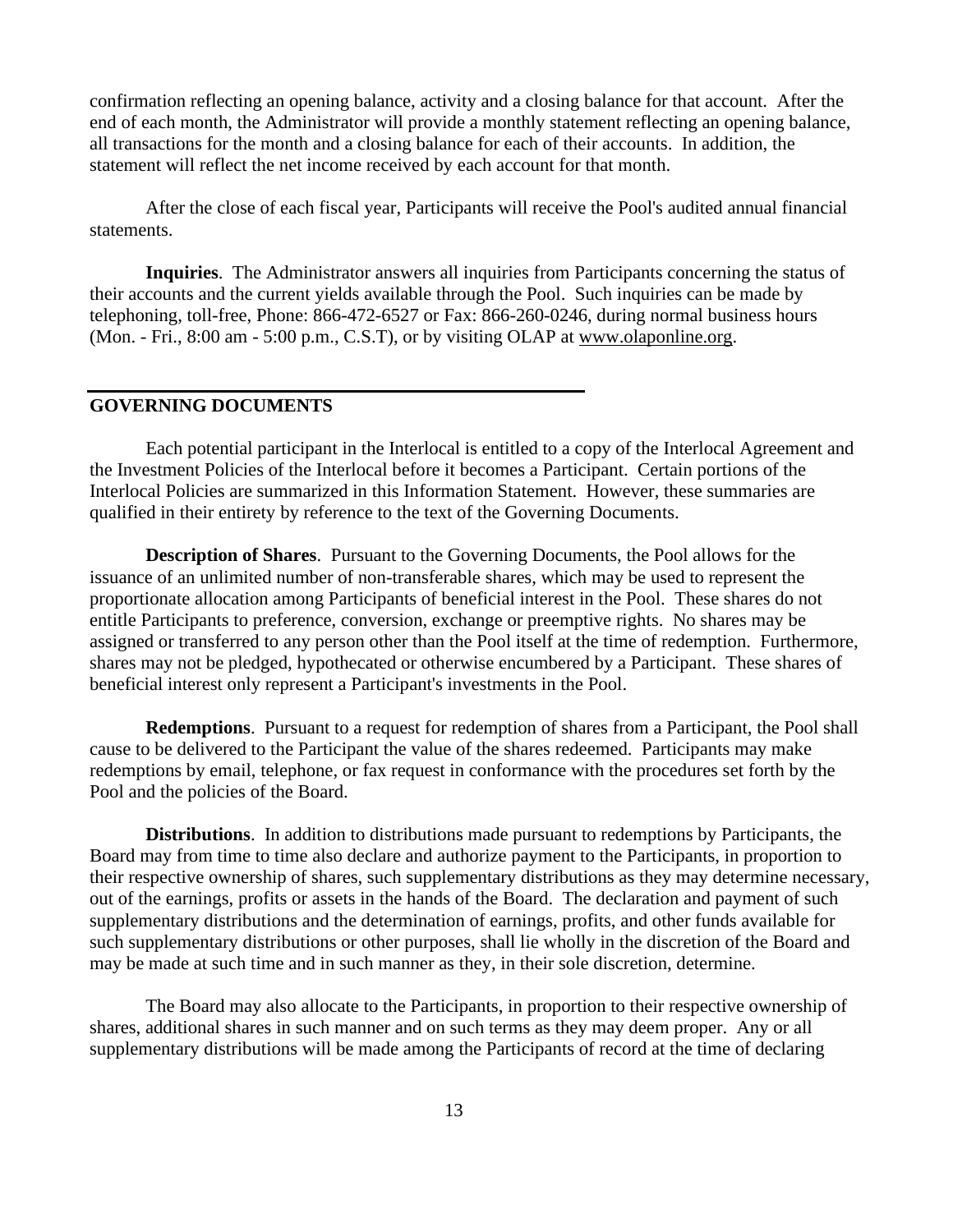such distribution or among the Participants of record at such other date as the Board shall determine.

**Liability of the Interlocal and its Directors.** The Interlocal and the Directors shall have all restrictions on liability awards and all exemptions provided for school districts by the Oklahoma Political Subdivision Tort Claims Act.

**Indemnification**. The Interlocal will defend its Directors against alleged liabilities committed within the scope of Director duties and indemnify such Directors as permitted by the Oklahoma Political Subdivision Tort Claims Act.

**Termination of the Interlocal Agreement**. The Interlocal may be terminated by its school district members or by the State Board of Education.

**Amendment of Interlocal Agreement**. The Interlocal Agreement may be amended by the Board of Directors or by the State Board of Education.

#### **CERTAIN RISKS OF INVESTMENT IN THE POOL**

There are risks associated with investment in the Pool which, before investment, should be considered carefully by each Participant and potential Participant in light of its particular circumstances. The Pool may not be an appropriate investment in certain situations for some Participants and potential Participants. Although the Pool has been designed and is operated with the goal of minimizing risk, each Participant and potential Participant should carefully consider the following discussion in light of its own particular circumstances.

**Collateralized Repurchase Agreements**. The Pool may purchase Permitted Investments that are subject to agreements which are commonly known as collateralized repurchase agreements. Under such an agreement, the seller agrees to repurchase, and the Pool agrees to resell, the Permitted Investments at a specified time and at an agreed upon price. The difference between the price paid by the Pool at the time of purchase and the price at which the Pool agrees to resell the Permitted Investments back to the seller represents the yield with respect to this transaction. This yield may be more or less than the stated interest rate for the underlying Permitted Investments.

Although the Pool enters into such repurchase agreements only with a Responsible Party, there can be no assurance that the Responsible Party will pay the agreed upon contract repurchase price on the designated date. In the event that the Responsible Party fails to pay the contract price at the specified time, the Pool may suffer a loss resulting from (i) a diminution in value of the underlying Permitted Investments to an amount which is below the amount of the anticipated repurchase price, (ii) the costs associated with the resale of the Permitted Investments, and (iii) any loss that may result from any delay experienced in foreclosing upon and reselling the Permitted Investments.

Although at the time the Pool enters into a repurchase agreement the underlying Permitted Investments will actually have a market value which is 102% of the price paid by the Pool, there can be no assurance that such market value will continue to exceed that purchase price. In the event the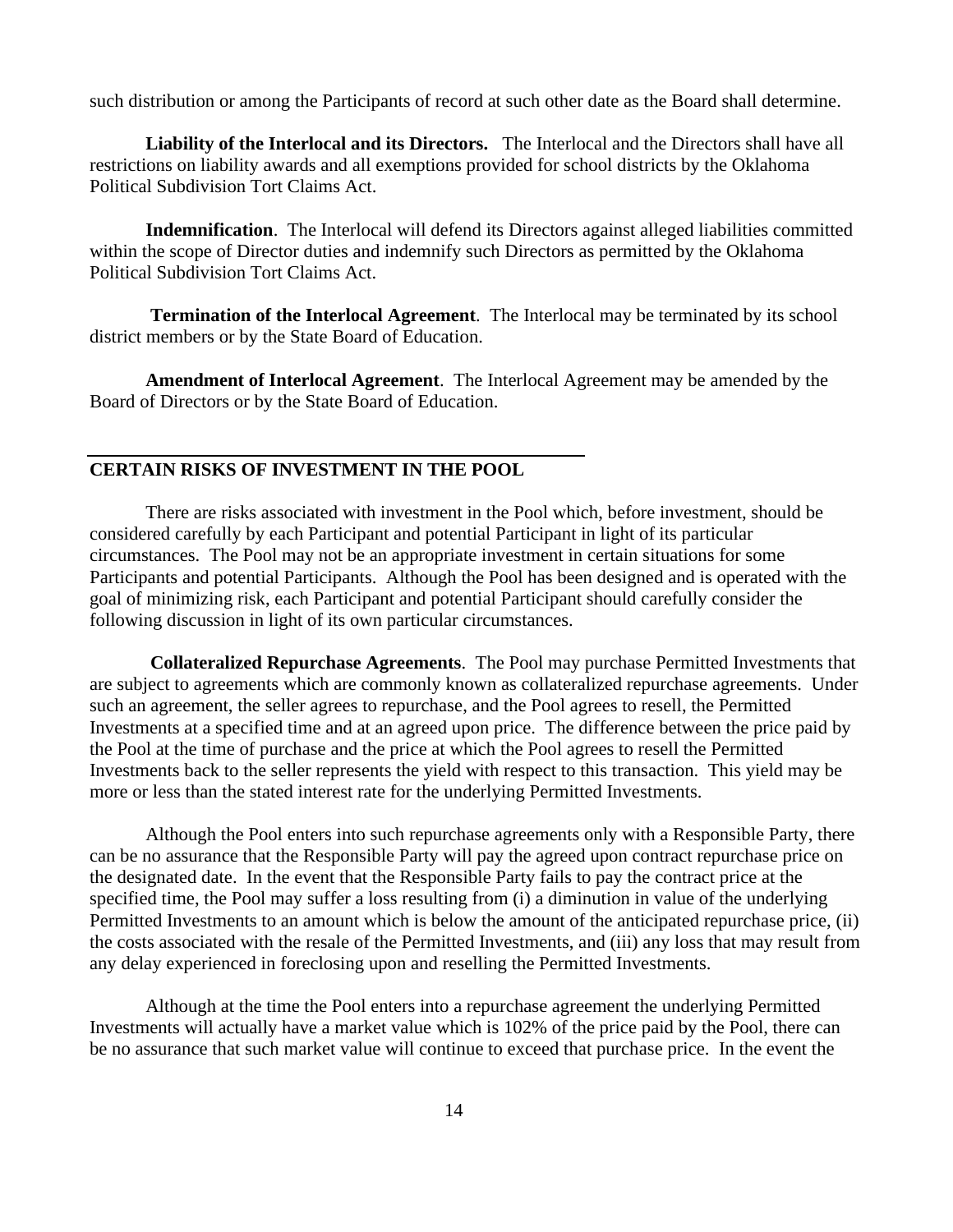market value of the underlying Permitted Investments falls below the original purchase price, the Responsible Party will be required to deliver additional Permitted Investments to the Pool. However, there can be no assurance that such deliveries of additional Permitted Investments will be made in all circumstances. In the event that such a delivery is not made and the Responsible Party does not pay the contract repurchase price on the specified date, the amount of the Pool loss will be increased as a consequence of such failure of delivery.

Participants should be aware that in most, if not all cases, the repurchase agreements will represent only the contractual obligations of the Responsible Party to repurchase the underlying Permitted Investments at the price and on the date specified in the repurchase agreement. The Pool may suffer substantial losses if the repurchase agreement is made with a Responsible Party which becomes bankrupt or insolvent before such agreement is fulfilled.

In light of these potential risks, the Board has established certain operating procedures which the Investment Adviser must follow when entering into repurchase agreements.

**FDIC Insured Certificates of Deposit**. Participants should note that in July of 1990, FDIC regulations regarding the coverage of deposits in thrift institutions became effective. These regulations conform to current FDIC regulations regarding the coverage of deposits in insured banks. Certificates of Deposit up to \$250,000 are currently insured by the Federal Depository Insurance Company (FDIC). Under these regulations, Participants' deposits in each insured institution are insured up to \$250,000 in the aggregate for all time, savings, and demand deposits, regardless of whether the deposits are made through the Pool or directly by a Participant.

Some of the assets of the Pool may be invested in certificates of deposit issued by banks authorized to operate in the State of Oklahoma. Although the Investment Adviser uses the investment criteria established by the Directors when determining which institutions will be used for such investments, no assurance can be given that such an institution will not become insolvent during the life of a Pool investment in it.

In the event that an institution issuing a certificate of deposit in which the Pool has invested becomes insolvent, or in the event of any other default with respect to such a certificate of deposit, an insurance claim will be filed with the FDIC by the Pool, if appropriate. In such a case, there may be delays before the FDIC, or other financial institution to which the FDIC has arranged for the deposit to be transferred, makes the relevant payments. Such delays may be occasioned by requirements relating to the filing and processing of insurance claims, including requests for additional information by the FDIC. Furthermore, if the defaulted deposit is transferred to another institution, the transferee institution may, instead of paying the insured amount, elect to keep the deposit in existence with or without changing its original terms. Such changes of terms may include a reduction of the original interest rate paid on the deposit. Any of these actions may have adverse consequences to the Pool.

The amount insured by the FDIC is the principal of the relevant deposit and the interest accrued on the deposit to the date of default, up to \$250,000 in the aggregate. There is no insurance with respect to interest on a deposit between the date of the default and the date of the payment of insurance by the FDIC. Accordingly, a default by an institution might result in a delay in the receipt of invested principal and pre-default accrued interest by an affected Participant and a loss of interest relating to the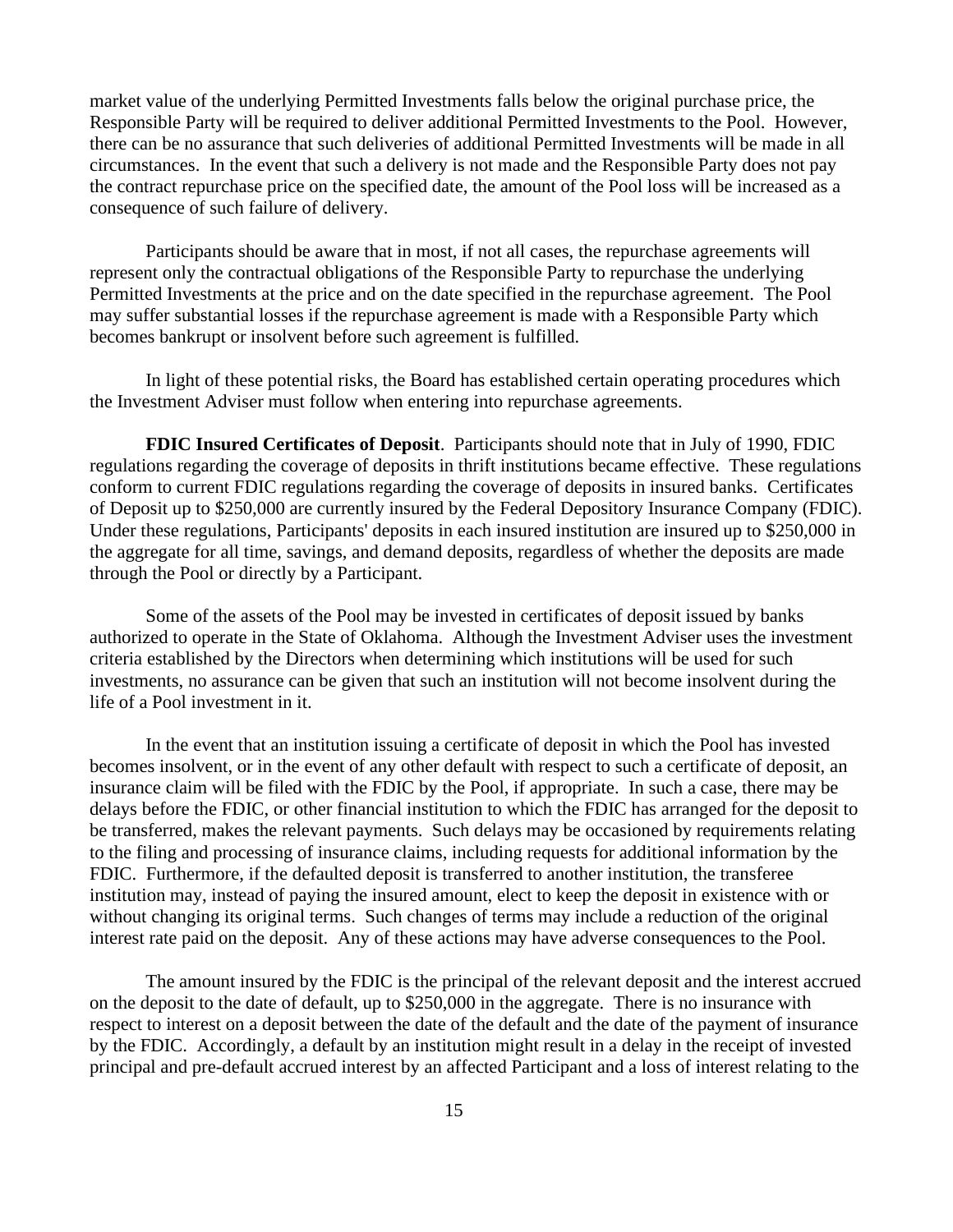period between the date of the default and the payment of the insurance.

In addition, the FDIC is free to deny any claim that it does not deem to be valid. Any such denial might have to be challenged in judicial or administrative proceedings brought by the Pool and any affected Participant. Furthermore, there can be no assurance that the FDIC will have sufficient assets to pay any or all insurance claims resulting from the insolvency of any institution. In the event that funds are not made available to it by the United States or other sources, Participants could experience a loss due to a full or partial non-payment of insurance claims by the FDIC.

**Early Sale Risk.** Participants should be aware that all fixed rate investments, including obligations backed by the full faith and credit of the United States and Certificates of Deposit insured by the FDIC have certain early sale and early redemption risk. Should the Pool be required to sell U.S. Government securities prior to their maturity, the Pool may receive an amount less than the principal amount of the securities should interest rates have increased since the purchase of those securities. In addition, should the Pool be required to redeem Certificates of Deposit prior to their stated maturity, a penalty may be assessed in accordance to the laws of the United States by the issuers of the Certificates of Deposit and there is no assurance that the Pool will receive all of the interest and principal to which it would otherwise be due were the Certificates of Deposit held to maturity.

**State and Local Obligations.** Participants should be aware that certain general obligations of the State of Oklahoma and obligations of municipalities, school districts and counties are Permitted Investments under the Pool. Until the Pool reaches sufficient size, the Investment Adviser has determined not to purchase any of such state and local obligations. In addition, the Investment Adviser has further determined that should such obligations be purchased by the Pool, only high grade bonds, as rated by Standard and Poor's Corporation or Moody's Investors Services (collectively, the "Rating Agencies"), will be purchased and all such purchases will meet the investment policies governing weighted average maturity of the Pool and maximum maturity of investments made by the Pool. However, there is no assurance that the State of Oklahoma or the local issuers of obligations will pay the debt service on the bonds as required or that the ratings on the bonds, as published by the Rating Agencies, will continue in force during the period of time such obligations are held. Should such rating be reduced or withdrawn, the market value of such obligations may be lessened and the Pool may receive less than the principal amount of such obligations, should such obligations need to be sold prior to maturity.

**Investment Pool.** Participants should note that if for any reason there is a net loss on any day, the Pool will reduce the accrued net income for the month in an amount necessary to maintain the net asset value per share of beneficial interest at a value of \$1.00. To the extent that accrued net income for the month is insufficient, then the Pool will cancel outstanding shares of beneficial interest in the amount required to maintain the net asset value per share of beneficial interest at \$1.00; with each Participant contributing its pro rata portion of the total number of shares to be canceled. Each Participant will be deemed to have agreed to such a contribution in these circumstances by its investment of monies in the Interlocal. This may result in a Participant receiving less than its original investment in the Pool at redemption.